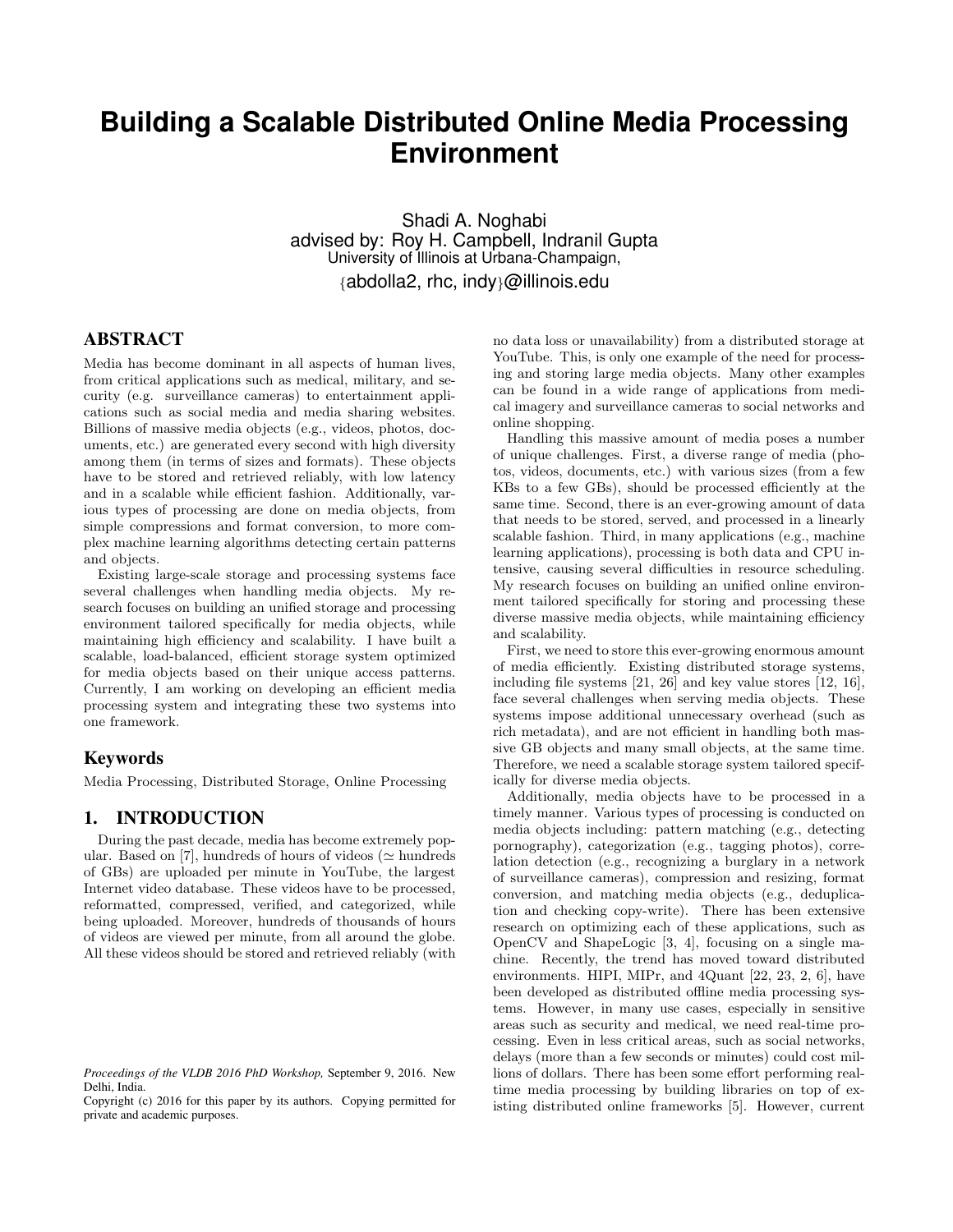online frameworks are not optimized for massive media objects since they do not focus on minimizing data movement. Therefore, we need an online processing framework designed and optimized with the goal of processing large media objects.

# 2. MEDIA STORAGE

As the first step in my research, I have been focusing on designing an efficient storage for media objects. Handling media poses a number of unique challenges. First, due to diversity in media types, media object sizes vary significantly from tens of KBs (e.g., profile pictures) to a few GBs (e.g., videos). The system needs to store both massive media objects and a large number of small media objects efficiently. Second, there is an ever-growing number of media that need to be stored and served. This rapid growth in requests magnifies the necessity for a linearly scalable system (with low overhead). Third, the variability in workload and cluster expansions can create unbalanced load, degrading the latency and throughput of the system. This creates a need for loadbalancing. Finally, data has to be stored and retrieved in a fast, durable, and highly available fashion. For example, when a user uploads a media object in social network, all his/her friends from all around the globe should be able to see the media object with very low latency, even if parts of the internal infrastructure fail. To provide these properties, data has to be reliably replicated in multiple datacenters, while maintaining low latency for each request.

Several systems have been designed for handling a large amount of data, but none of them satisfactorily meet the requirements and scale media processing needs. There has been extensive research into distributed file systems [20, 17, 14, 21, 26]. As pointed out by [11, 15], the unnecessary additional capabilities these systems provide, such as the hierarchical directory structure and rich metadata, are an overkill for a media storage.

Many key value stores [13, 16, 10, 12] have also been designed for storing a large number of objects. Although these systems can handle many small objects, they are not optimized for storing large objects (tens of MBs to GBs). Further, they impose extra overhead for providing consistency guarantees while these are typically not needed for immutable data. Some examples of these overheads include using vector clocks, conflict resolution mechanism, logging, and central coordinators.

A few systems have been designed specifically for large immutable objects including Facebook's Haystack [11] along with f4 [18] and Twitter's Blob Store [25]. However, these systems either become imbalanced (under-utilizing some of the nodes) or do not scale beyond a point.

Thus, through a collaboration with LinkedIn, we developed a scalable load-balanced distributed storage system built specifically for media objects (described below)<sup>1</sup>. Ambry has been running in LinkedIn's production environment for the past 2 years, serving up to 10K requests per second across more than 400 million users. We have published our work "Ambry: LinkedIn's Scalable Geo-Distributed Object Store" in SIGMOD 2016 [8].

Social networks are one of the biggest sources of media objects, with hundreds of millions of users continually uploading and viewing photos, videos, etc. Typically, these media objects are written once, frequently accessed, never modified, and rarely deleted. We leveraged this immutable read-heavy access pattern of media objects towards Ambry. Ambry is a scalable distributed storage designed for efficiently handling both massive media objects (GBs) and large number of small media objects (KBs). Ambry utilizes techniques such as decentralized design, asynchronous replication, rebalancing mechanisms, zero-cost failure detection, and OS caching. Using these techniques, Ambry provides high throughput (utilizing up to 88% of the network) and low latency (less than 50 ms latency for 1 MB object), while maintaining load balancing amongst nodes.

# 3. PROCESSING MEDIA OBJECTS

As the next step, I am currently working on building a distributed online processing system, optimized for media objects. Distributed stream processing systems have been designed for processing enormous amount of data in a near real-time fashion [24, 9, 19, 27]. Conceptually, these systems are a great fit for media processing. Stream processing systems are capable of processing massive amount of data in parallel, as the data is generated in a near real-time fashion.

However, existing systems are not optimized for media and incur a lot of data movement. Many of these system include multiple stages of data copy and/or fetching data over the network. Although data movement may not be a dominant factor for processing small data, this is not true for massive media objects.

One of the main causes of data movement is reading and writing data from an external storage system (remote state), as opposed to supporting fault-tolerant locally stored data (local state). For example, for providing exactly-once guarantees<sup>2</sup>, Millwheel [9] queries Bigtable [12] on each message it receives to confirm that message has not been processed before. Although an external storage provides faster bootstrap and recovery time, it increases latency, consumes network bandwidth, and can cause denial of service (DOS) for the external storage.

Currently, I am collaborating with LinkedIn on developing Samza, a scalable distributed stream processing system supporting local state. Samza provides fault-tolerant local state by using local database instances in each node, along with a compacted changelog for failure recovery. Each local database instance stores data on disk, providing TBs of space per machine. Additionally, by batching writes and caching popular data in memory, it reaches performance close to an in memory storage. By using local state, we can implement exactly-once guarantees via storing processed message ids locally (with very low latency), and replaying the changelog if failures happen.

We ran an performance benchmark to evaluate the effect of using local state, compared to using remote state. We used two workloads

• ReadWrite: similar to a word count application reading the current count of a specific word and updating.

<sup>&</sup>lt;sup>1</sup>The project is open-source and the code can be found at [1].

<sup>2</sup>Exactly-once guarantees means processing each message exactly once, even in presence of failures and late arrivals.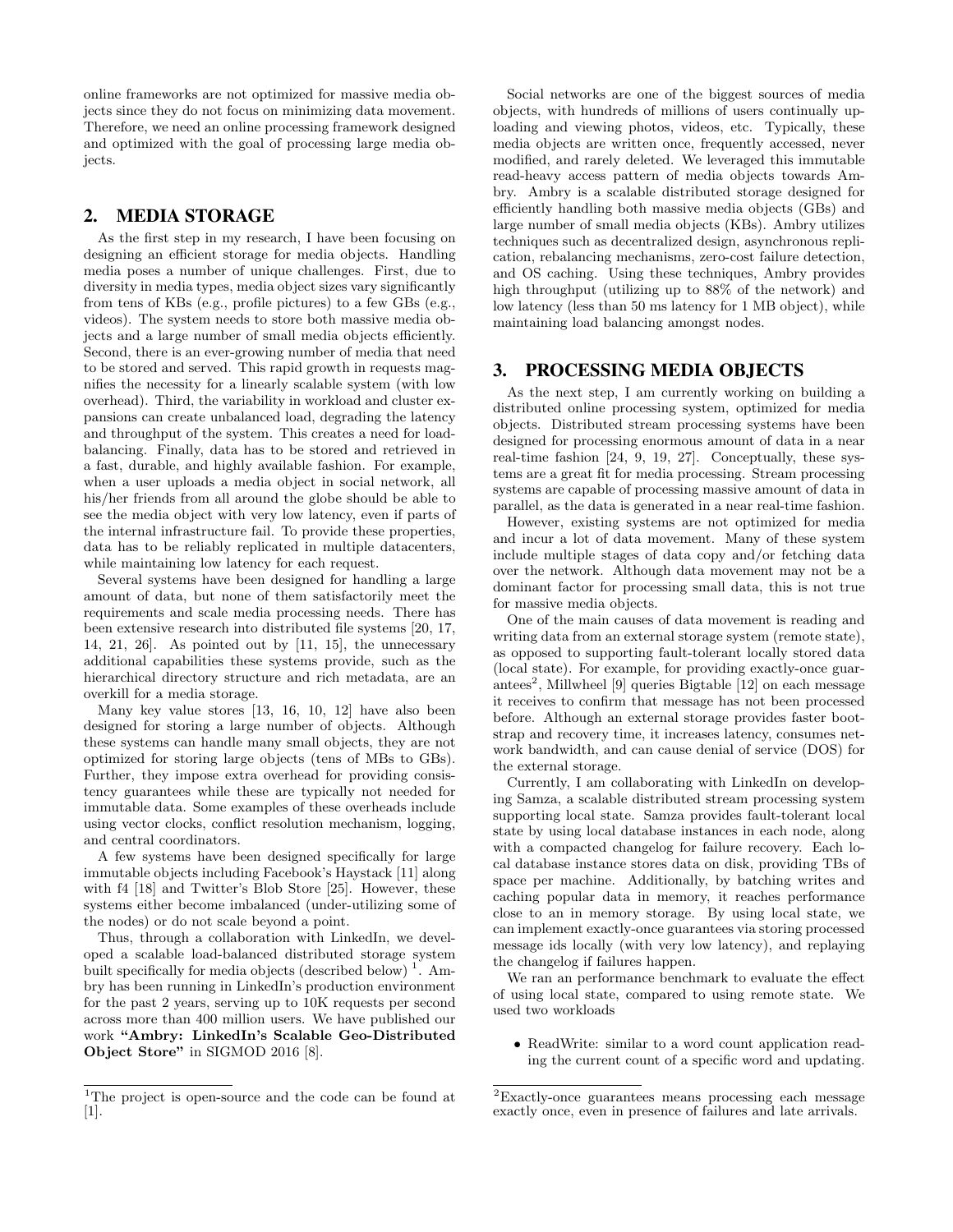

Figure 1: Comparision of different stores in samza under two differnt workloads. This graph compares maximum throughput acivable by the network, local inmemory storage, local rocks db storage, local rocks db with disabling caching, and using a remote storage.

• ReadOnly: similar to a large join of a infinite stream and a table. This workload reads data from the storage and concatenating it with the input message.

We ran the workload on a 4 node cluster of beefy machines, using multiple stores. Based on our initial results, using local state improves throughput up to 100x compared to using remote state, as shown in Figure 1. Using a local Rocks DB with caching enabled reaches almost the performance of a local in memory store and both cases saturate the network. Even with no caching, Rocks DB reaches almost half the throughput of a in-memory store. However, the remote storage is orders of magnitude (up to 100x) slower.

We also measured the latency for each test and it followed a similar pattern. When using a local (Rocks DB or inmemory) store the latency per input data was a few microseconds in all test (8 to 30 microseconds). However, using a remote store this latency was 3 orders of magnitude higher (4-10 milliseconds). This is mainly because of the added delay for going over the network and data copies, and the overhead of providing consistency in a fault-tolerant distributed store (with multiple replicas).

Moreover, we have developed a host affinity mechanism that tries to reduce the failure recovery time by leveraging the state already stored on disk. This mechanism favors brining up failed containers on machines they were placed before, reusing the state stored on disk. Using host affinity we are able to drop the recovery time 5-10x, reducing the recovery time from several minutes to only a few seconds. Also, using host affinity, the overhead of recovery is almost a constant value irrespective of the size of the state to be rebuilt. This is because only the fraction of the state not flushed to disk has to be rebuilt. Therefore, using this mechanism and local state we are able to provide fast failure recovery, close to a remote state, while not incurring the overhead of querying a remote database on each input message processed.

#### 4. FUTURE RESEARCH

Although local state significantly improves performance (specially for applications sensitive to data movement), it

is not sufficient for providing an efficient media-processing environment. Due to the large media sizes, the local state may not be enough for storing all the data associated with an application.

For example, assume we have a continuously changing reference set of fraud media, and a fraud detection application that compares recently posted media against a subset of the reference set (based on a similarity metric such as RGB ratio). Using local state, we can partition the reference set based on the similarity metric set across multiple machines; access the set locally; and update the reference set whenever needed. However, if the reference set grows too large (e.g., videos), the local state capacity will not be enough unless by scaling to a bigger cluster with many underutilized machines. I plan to overcome this issue by integrating the distributed storage system and the processing system into one framework. This framework will utilize local state as a cache for storing/retrieving media by offloading data to the storage system, whenever needed.

Additionally, processing even a single massive media object (e.g., a high quality video) in a timely manner can go beyond the capabilities of a single machine. Chunking large media objects into smaller ones and processing chunks in parallel, mitigates this issue. However, chunking introduces many challenges including: rebuilding the large object in a system where data chunks can be processed out of order or infinitely delayed; processing data without losing accuracy; and handling data dependency amongst data chunks. As my future direction, I plan to provide built-in chunking and rebuilding mechanism for large media types, without affecting accuracy.

In a nutshell, as the future direction, I plan to further optimize Samza to efficiently handle diverse media types and sizes (ranging from a few KBs to a few GBs), and integrate Samza and Ambry into a unified scalable media storage and processing environment.

# 5. REFERENCES

- [1] Ambry. http://www.github.com/linkedin/ambry, (accessed Mar, 2016).
- [2] HIPI: Hadoop image processing interface. http://hipi.cs.virginia.edu/index.html, accessed Mar, 2016.
- [3] OpenCV: Open source computer vision. http://www.opencv.org/, accessed Mar, 2016.
- [4] ShapeLogic. http://www.shapelogic.org, accessed Mar, 2016.
- [5] Stormcv. https://github.com/sensorstorm/StormCV, accessed Mar, 2016.
- [6] Transforming images into information. http://4quant.com, accessed Mar, 2016.
- [7] YouTube statistics. https://www.youtube.com/yt/ press/en-GB/statistics.html, accessed Mar, 2016.
- [8] S. A. Noghabi, S. Subramanian, P. Narayanan, S. Narayanan, G. Holla, M. Zadeh, T. Li, I. Gupta, and R. H. Campbell. Ambry: Linkedin's scalable geo-distributed object store. In Proceeding of the ACM Special Interest Group on Management of Data (SIGMOD), 2016.
- [9] T. Akidau, A. Balikov, K. Bekiroğlu, S. Chernyak, J. Haberman, R. Lax, S. McVeety, D. Mills,
	- P. Nordstrom, and S. Whittle. Millwheel: